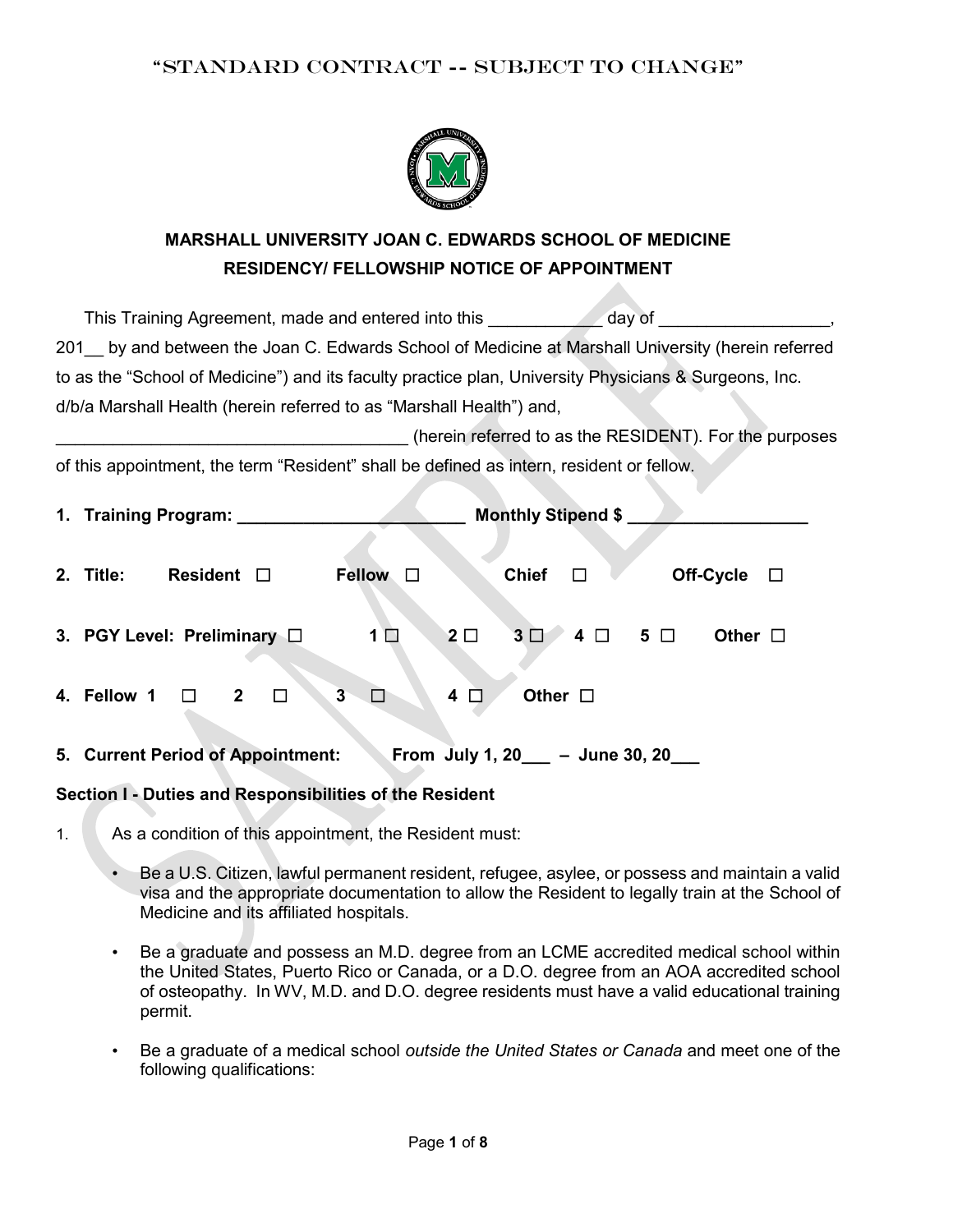- $\circ$  Have received a currently valid certificate from the Educational Commission for Foreign Medical Graduates and maintain a valid visa which will be valid on the day training begins. (Only J-1 training visas will be accepted.)
- $\circ$  Have a full and unrestricted license to practice medicine in a U.S. licensing jurisdiction.
- $\circ$  Be a graduate of a medical school outside the United States and completed a "Fifth Pathway" program provided by an LCME-accredited medical school. AND,
- Have passed the USMLE/COMLEX Step 1 and 2 exams prior to entering a residency; have passed the USMLE /COMLEX Step 3 prior to being promoted to a PG 2; or, if entering a fellowship, have passed the USMLE/COMLEX Step 1, 2 and 3.
- Have successfully completed ACLS/BLS Certification and agree to maintain current certification as required by the GMEC and specific Programs.
- Consent to and pass a background investigation.
- Consent to and pass a pre-training physical exam, alcohol and drug screening.
- Submit all required documentation of health status and immunizations as specified by the Office of Graduate Medical Education (GME).
- Obtain and maintain at all times a West Virginia Allopathic or Osteopathic Educational Training Permit or, if preferred, a permanent West Virginia license.
- The Resident is responsible for fulfilling any and all obligations that the GME office deems necessary for him/her to begin and continue duties as a Resident, including but not limited to attending orientations, receiving appropriate testing and follow-up if necessary for communicable diseases, fittings for appropriate safety equipment, necessary training and badging procedures (all of which shall be prior to appointment start date) unless specific permission is granted by the Program Director and notification of such agreement is given to the DIO. This agreement is expressly conditioned on the Resident fulfilling these obligations prior to beginning any resident duties unless advance approval is granted by the Program Director and DIO.

#### *Failure to fulfill any of these requirements shall render this agreement null and void.*

- 2. The Resident authorizes the Program Director/designee as necessary to contact appropriate institutions to obtain written documentation/confirmation of prior education and/or training.
- 3. The Resident accepts a joint appointment by the School of Medicine and Marshall Health and agrees to participate in the training program of the School of Medicine, Marshall Health and its affiliated hospitals for the full term of this appointment. It is understood that the program reserves the right to dismiss the Resident at any time during the period of training as more fully described in the GME website. The Resident has the right to the processes for promotion, evaluation, probation, remediation, suspension, non-renewal, dismissal, and grievance as described on the GME website. Renewal (promotion) of this agreement is dependent upon satisfactory performance as determined in accordance with GME and program policies during each year of training. This agreement does not establish any right or expectancy of an appointment or promotion for any subsequent residency year regardless of the number of years generally associated with a particular training program.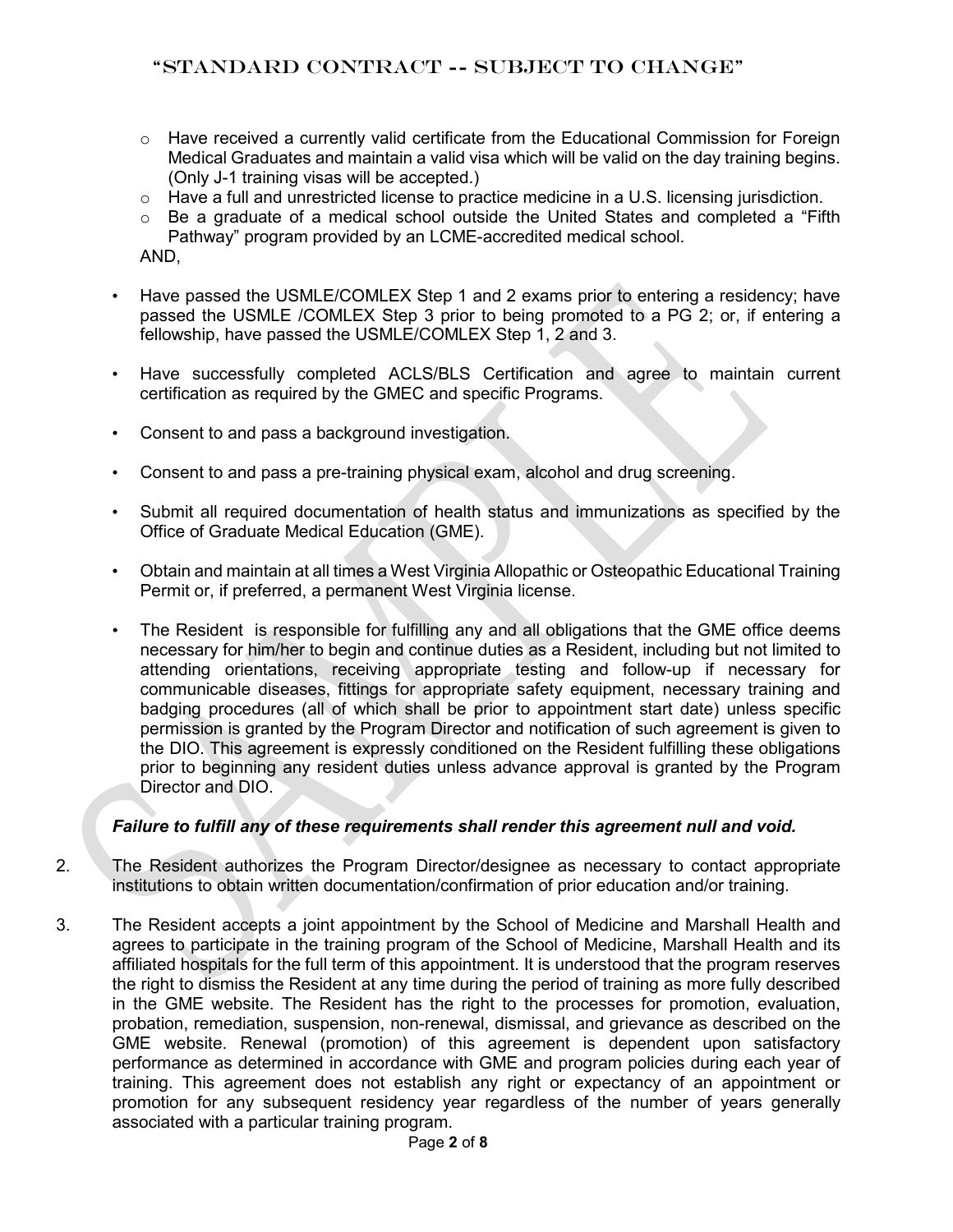For promotion to PG2, the Resident must pass the USMLE/COMLEX Step 3.

- 4. The Resident gives permission for the Designated Institutional Official (DIO) to share pertinent information as deemed required for the educational training permit, or, if applicable, a permanent WV license.
- 5. During the term of this agreement, the Resident has a continuing obligation to immediately report to the Program Director and DIO any of the following:
	- a. any charge or conviction of a felony
	- b. any charge or conviction of a misdemeanor, including but not limited to, Driving under the Influence (DUI), or other drug related offenses which impacts upon the abilities of the Resident to appropriately perform his/her normal duties in the residency program;
	- c. any change in educational training permit or permanent license; and/or,
	- d. any action that violates the School of Medicine institutional standards or professionalism policies.

For purposes of this agreement, plea of no contest (nolo contendere) is considered the same as a conviction.

- 6. The Resident agrees to perform all assigned training duties to the best of his/her ability and to abide by the School of Medicine, Marshall Health and affiliated hospital policies and procedures, as set forth in the most current version provided on the GME website, the State of WV Medical Practice Act, and Medical Staff Bylaws and Rules and Regulations of any affiliated hospital to which they may be assigned for training by the School of Medicine. Such policies include, but are not limited to, those on Sexual Harassment, Resident Impairment, HIPAA compliance and possible drug testing.
- 7. The Resident must dress and carryout his/her duties in a professional and an ethical manner in accordance with the School of Medicine policies, State and Federal laws, state licensure standards, any hospital Medical Staff Bylaws and Rules and Regulations. The Resident must adhere to the School of Medicine's GME "Code of Conduct" found on the GME website.
- 8. The Resident must participate in in-house and home night call in conformity with program specific and institutional guidelines. Call schedules and overall duty hours for each program must conform to institutional policies, program policies and to common and specialty specific the Accreditation Council for Graduate Medical Education (ACGME) program requirements.
- 9. Moonlighting is defined as any professional activity outside the course and scope of your approved training program. Permission to moonlight is a privilege that will be determined annually by the program director based on the nature of the moonlighting activity and the performance of the Resident. Moonlighting privileges can be revoked at any time if performance in the program suffers due to moonlighting or other activities deemed unprofessional and outside of scope of practice. Residents not in good standing are prohibited from moonlighting and if this occurs, moonlighting will be grounds for dismissal from the program. The Office of GME will receive notification from the program director of the approval for resident moonlighting activity. Residents holding a J-1 visa may not moonlight. Moonlighting hours must be counted towards the 80 hour maximum weekly hour limit. If applicable, the Resident is responsible for obtaining a West Virginia medical license, individual professional liability coverage, individual DEA number and clinical privileges at the facility prior to acceptance of the moonlight assignment.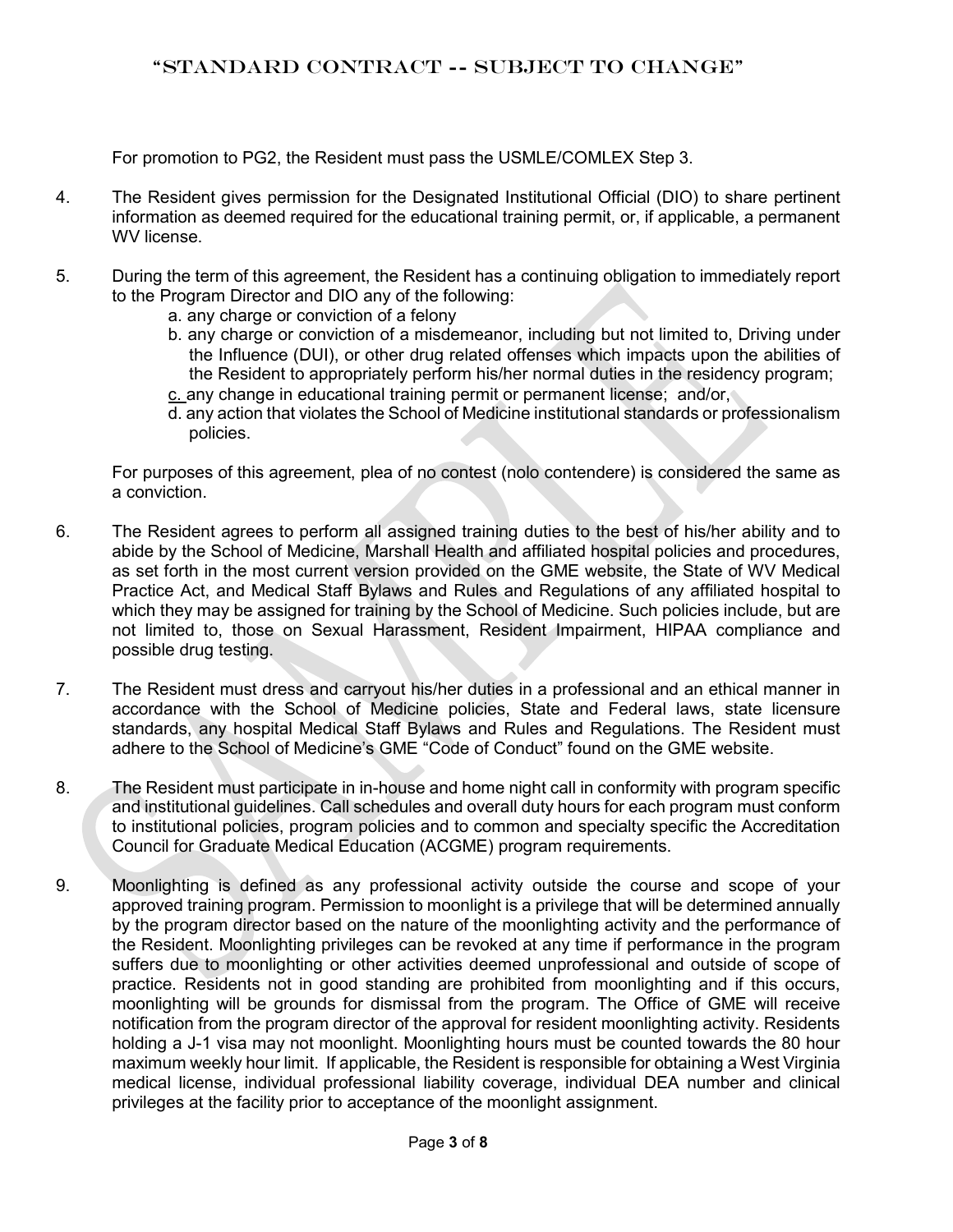- 10. The Resident agrees to meet and attain GME program curricular objectives and to make satisfactory progress in meeting those objectives as established by the Program Director and curricular objectives pertaining to the ACGME competencies: patient care, medical knowledge, practice-based learning and improvement, interpersonal and communications skills, professionalism and systems-based practice. The Resident must also meet defined levels of measurable educational outcomes (Milestones) as outlined in the ACGME and Program Common and specialty/specific Program Requirements.
- 11. This agreement and the Resident's participation in the program is subject to termination if the Resident's hospital privileges are revoked and substitution to another affiliated hospital is not permitted. If a Resident believes that their hospital privileges have been erroneously, inappropriately or illegally revoked, it is the Resident's sole right and responsibility to direct any issues they may have to the revoking hospital. The School of Medicine does not guarantee a substitution to another affiliated hospital will be made or allowed if a Resident's privileges have been revoked.
- 12. The Resident is expected/required to:
	- a. Complete required GME training modules and required sessions.
	- b. Participate fully in the educational activities of his/her program, and as required, assume responsibility for teaching and supervising other residents and medical students.
	- c. Participate in institutional committees and councils, especially those that relate to patient care safety review/quality improvement activities, and apply cost containment measures in the provision of patient care for the School of Medicine, Marshall Health and affiliated hospitals.
	- d. Maintain appropriate and timely medical records for Marshall Health and affiliated hospitals.
	- e. Evaluate the teaching faculty and others as requested.
	- f. Document duty hours.
	- g. Complete all ACGME and GME surveys.
	- h. Complete the program exit survey in order to receive a certificate of training.
- 13. The Resident must return all property of the School of Medicine, Marshall Health or any hospital or healthcare facility participating site at the time of the expiration or in the event of termination of the Agreement, including without limitation, identification card, pager, books, equipment, library books, and if applicable, the parking card. The Resident must also complete all available medical records and settle all professional and financial obligations before academic and professional credit is awarded.
- **14.** The Resident must **obtain and maintain at all times** a West Virginia Allopathic or Osteopathic Educational Training Permit or, if preferred, permanent licensure. Failure to complying with the licensure requirements set forth by the West Virginia Boards of Medicine and Osteopathic Medicine may result in either: 1) the trainee's delay in starting the residency, or 2) the removal from patient care activities until the deficiency is resolved to the satisfaction of the program and GME Office. Repeated actions to fail to comply with the licensure requirements in a timely manner or failure to obtain an educational permit may result in dismissal from the program. Failure to obtain or renew either type of training permit or license with one month of your yearly start date will result in immediate dismissal from the program as well as being reportable to the specific Board of Medicine or Osteopathic Medicine in the State of West Virginia. The WV Board of Medicine will accept applications and grant permits without a Social Security number (SSN) on condition that the SSN be supplied within 60 days of approval. Failure to provide your SSN to the WV Board of Medicine within 60 days of approval may result in immediate dismissal from the program.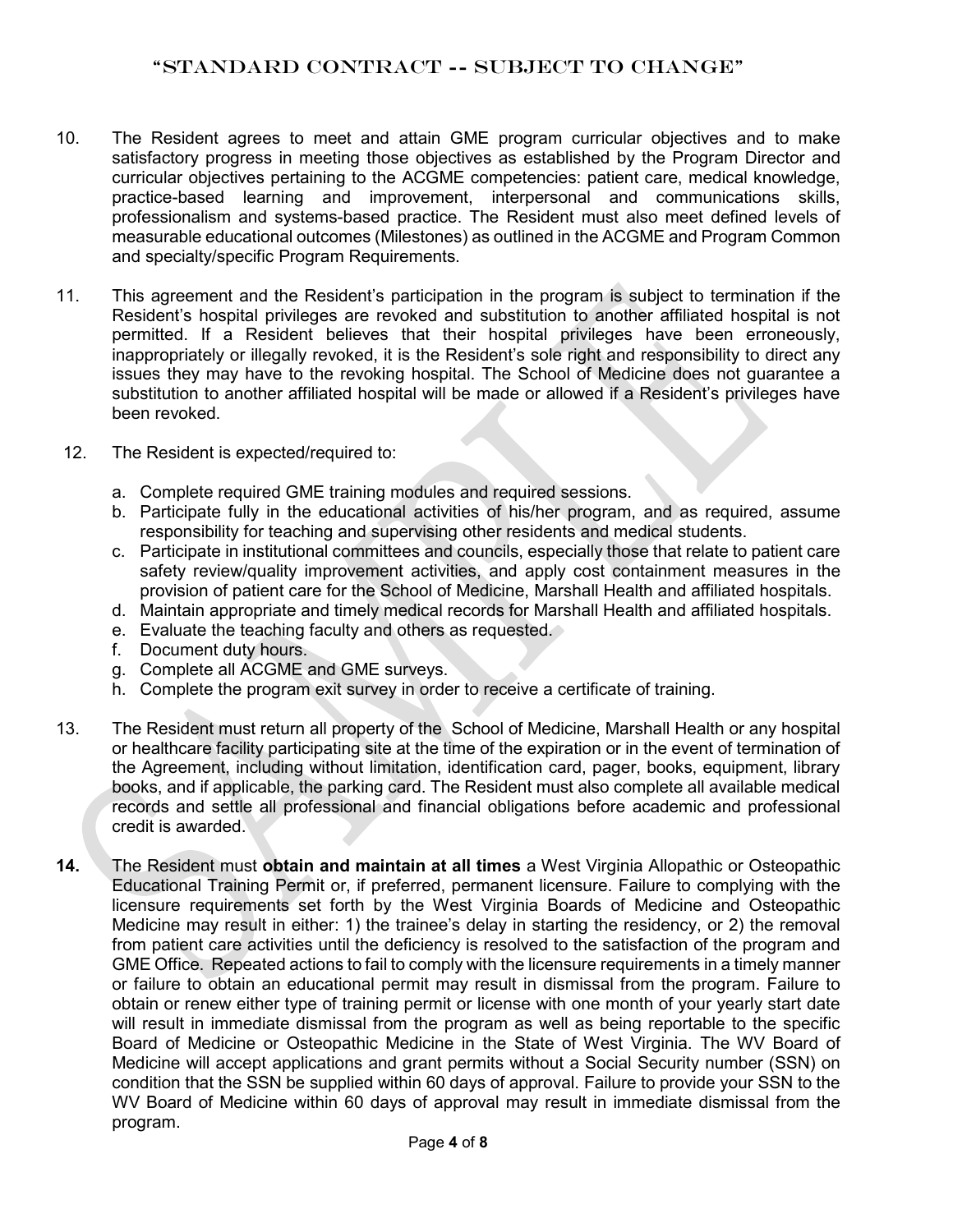#### **Section II - Obligations of the School of Medicine, Marshall Health and Affiliated Hospitals**

- 1. The School of Medicine shall endeavor to maintain the accreditation status of the training program through the ACGME. The program will have as its primary purpose the graduate medical education of the Resident which includes providing information relating to access to eligibility for certification by the relevant certifying board.
- 2. The School of Medicine through Marshall Health shall provide the Resident an annual training stipend in accordance with established stipend policies of the School of Medicine. Payment of this training stipend shall be contingent upon satisfactory performance of all assigned courses and training duties by the Resident during the training program. It is understood that all obligations of the School of Medicine hereunder, financial or otherwise, are contingent upon annual funding being available.
- 3. The School of Medicine may assign the Resident to one or more of the School of Medicine's affiliated hospitals or other approved sites of training.
- 4. The following benefits are administered through Marshall Health as outlined by the School of Medicine:
	- a. Vacation: The Resident is entitled to 15 non-accrual work days (Monday-Friday) paid vacation annually as set forth on the GME website.
	- b. Educational Leave: The Resident is allowed five days paid educational leave per year as defined or determined by the specific program.
	- c. Other Leave: Leave (which shall include sick leave, military leave, maternity/paternity, or family leave) may be taken according to GME and the specific program policy as set forth in the GME website and program guidelines.
	- d. Additional Leave: The Resident may take additional leave without pay; however, this must be arranged through the program director and may require an extension of the contract in order to fulfill all educational requirements of the specialty.
	- e. Group health insurance is available for Resident's and their families. Resident's must pay a portion of the insurance costs. The type of policy chosen will determine the amount. Residents will be responsible for any co-payment required by the insurance program.
- 5. The School of Medicine shall provide life and disability insurance to the Resident only as described on the GME web site.
- 6. The training program will abide by the resident impairment policy. The Resident will be educated regarding physician impairment, including substance abuse.
- 7. Program Directors, Program Coordinators, and the Vice Dean for GME/DIO will advise Resident of options for confidential counseling, medical and psychological support services.
- 8. The School of Medicine shall provide professional liability coverage for the Resident consistent with the terms of the WV Board of Risk and Insurance Management (BRIM). Malpractice coverage in the amount of \$1,500,000 and is occurrence based coverage for all clinical activities performed while working within the scope of duty as a Resident. The coverage does not include moonlighting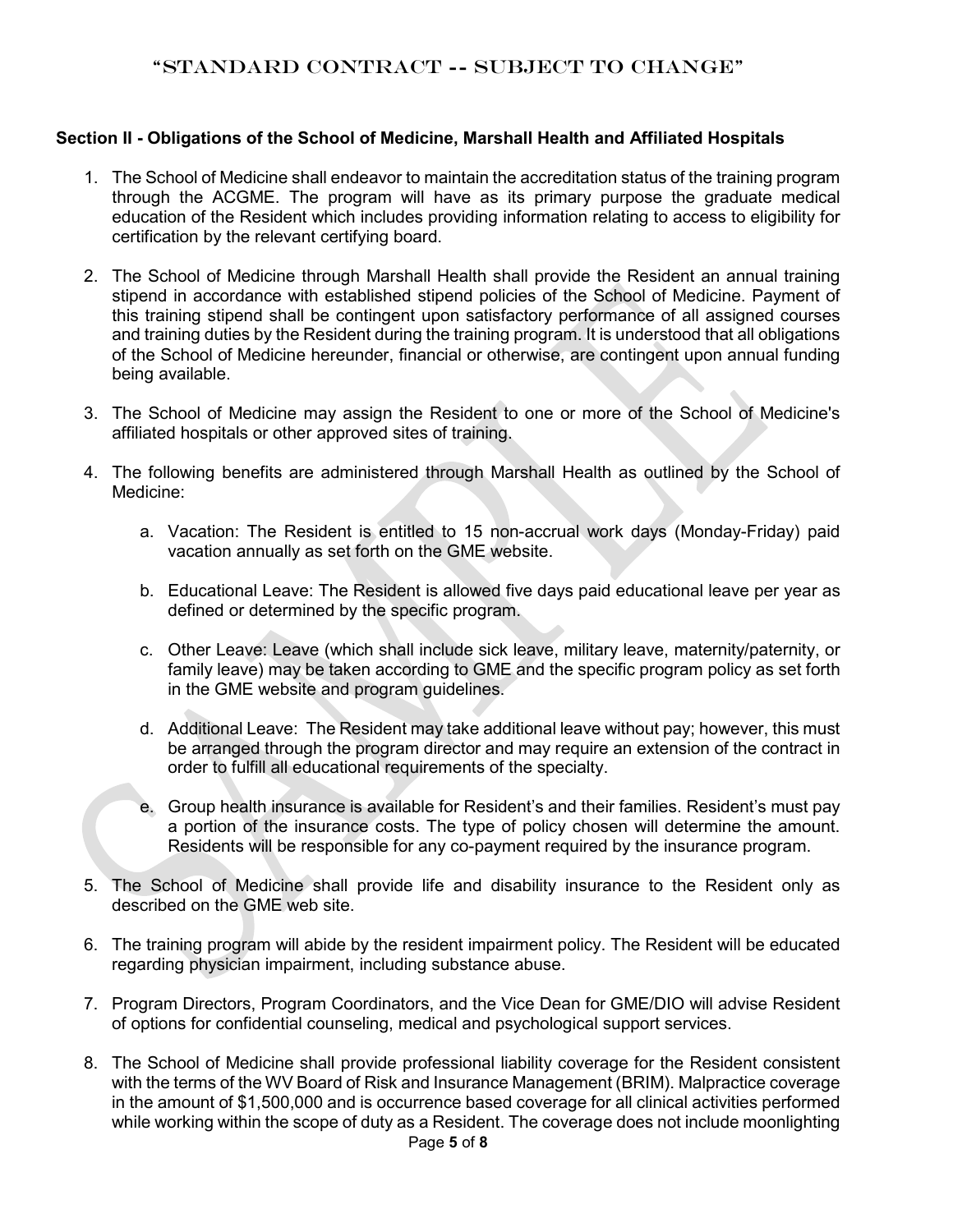activities described in Section I (10) above. Other limitations, restrictions, and requirements concerning professional liability coverage are described in the BRIM coverage document. Each Resident is responsible for any liability incurred in the operation of vehicles used in transportation to assigned duties.

- 9. The School of Medicine through Marshall Health shall provide workers' compensation coverage for the Resident through School of Medicine Risk Management and as required by the WV Workers' Compensation Act, which shall provide coverage for residents who encounter occupational disease exposure or job-related injuries during the course and scope of training.
- 10. The School of Medicine through Marshall Health and other affiliated hospitals shall ensure that the Resident has opportunities to participate in patient care activities of sufficient variety and with sufficient frequency to achieve the competencies required by their chosen discipline. The School of Medicine will ensure that the Resident receives appropriate supervision by the teaching faculty. Other obligations of the School of Medicine and affiliated hospitals are described on the GME Website.
- 11. The School of Medicine, Marshall Health and its affiliated hospitals will abide by ACGME Institutional requirements to provide adequate and appropriate Resident work and learning environmental conditions.
- 12. The Resident is afforded the protection of the School of Medicine policies on Affirmative Action, Equal Employment Opportunity, Sexual Harassment and Disability Accommodation. The Resident is responsible to create a professional environment that reflects and supports the respect and dignity of all patients, staff, students, residents, fellows and faculty in accordance with human resource policies of the School of Medicine, Marshall Health and all of its affiliates. Accordingly, sexual harassment, or any form of harassment, will not be tolerated.
- 13. The School of Medicine and Marshall Health embraces a ZERO TOLERANCE policy for workplace violence. Acts, comments or threats of physical contact and/or violence, including intimidation, harassment and/or coercion, whether of a joking nature or otherwise, which involve or affect University or affiliated hospital staff or employees or visitors or which occur on the School of Medicine's or affiliated hospital's property will not be tolerated.
- 14. The training program will provide the Resident with a written notice of intent not to renew a resident contract or promote to the next level of training no later than four months prior to the end of the resident's current contract. However, if the reason for non-renewal or non-promotion occur(s) within the four months prior to the end of the contract, the training program will provide the Resident with as much notice as the circumstances allow. Upon notification of a written notice of intent not to renew his/her contract or of non-promotable status, the Resident will have the right to appeal in accordance with the grievance procedures as outlined in the Due Process Policy found on the GME website.
- 15. The Resident may be subject to discipline, including by not limited to, immediate dismissal from the GME program for any of the following reasons:
	- a. Failure to comply with the bylaws, policies, rules, or regulations of the School of Medicine, the University, Marshall Health affiliated hospital(s), medical staff, department, or with the terms and conditions of this document.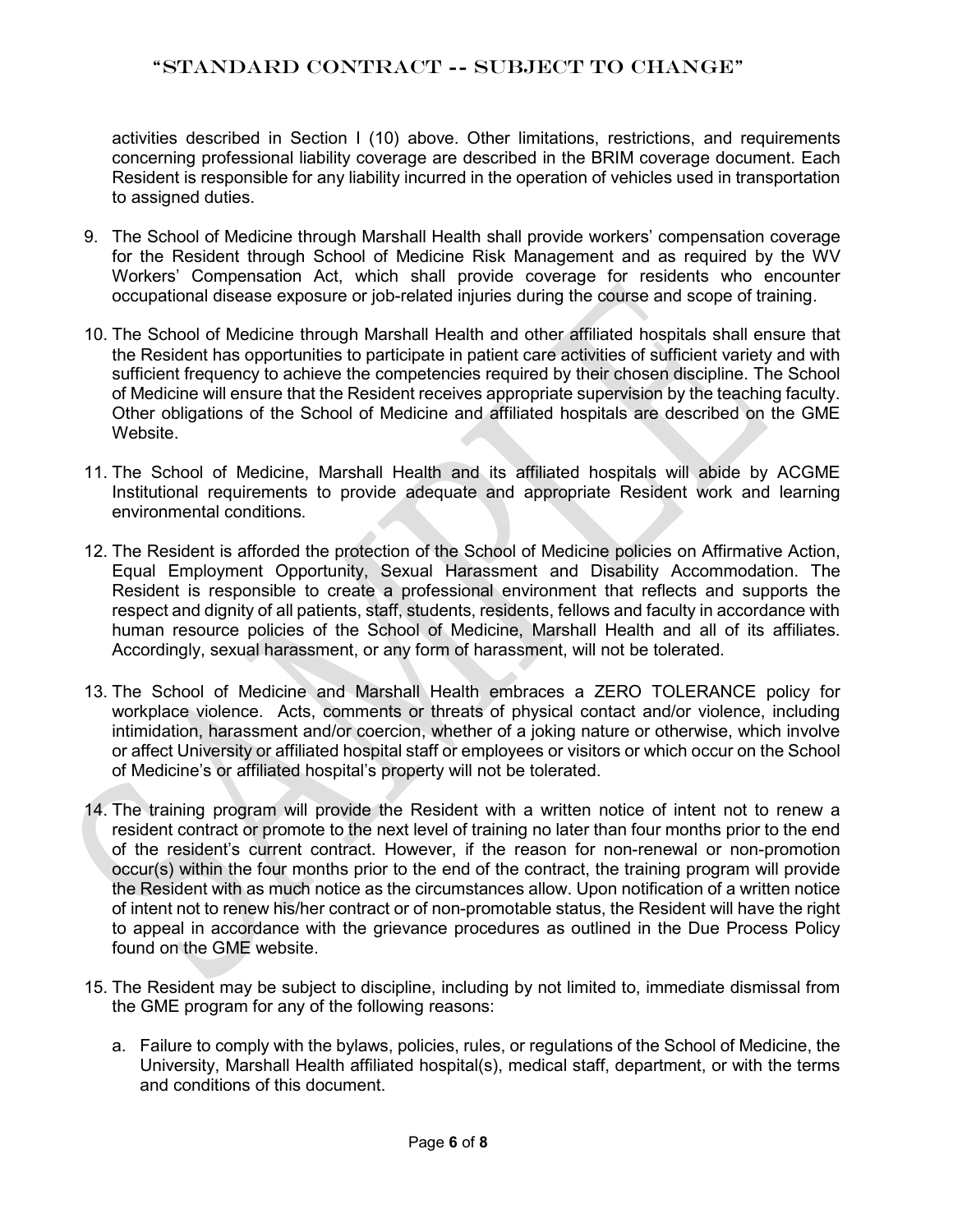- b. Commission by the Resident of an offense under federal, state, or local laws or ordinances which impacts upon the abilities of the Resident to appropriately perform his/her normal duties in the residency program.
- c. Conduct, which violates professional and/or ethical standards; disrupts the operations of the University, School of Medicine, its department, or affiliated hospital(s), or disregards the rights or welfare of patients, visitors, students, hospital/clinical staff, or others involved in the training program.
- d. Any conduct or behavior that in the judgment of the School of Medicine negatively impacts upon the abilities of the Resident to appropriately perform his/her normal duties in the residency program.
- 16. The School of Medicine, Marshal Health or its affiliated hospitals will provide Residents with safe and appropriate call/sleep rooms, meal stipends, and parking. Residents are responsible for providing their own housing. The specific program may provide white lab coats but Residents are responsible for laundering of the coats and kept in a professional appearance.

## **Section III** – **Program Transfer**

Transferring from one University sponsored GME Program to another University sponsored GME program during an appointment period covered by this AGREEMENT is prohibited. For more information on leaving a program before the completion of a contract year, see the GME website.

## **Section IV** – **Certificate of Completion/ Board Eligibility Information:**

- 1. The Program Director and DIO makes the determination of eligibility for a Certificate of Completion. The program will initiate the paperwork to have a certificate prepared and will furnish such to the resident once all required signatures are obtained.
- 2. The Program is responsible for providing residents with specialty specific information regarding board examination process. A link to **The American Board of Medical Specialties (AMBS)**  website is available on the GME webpage<http://musom.marshall.edu/residents>
- 3. Failure to abide by the terms outlined in this agreement, or failure to complete the full term of this agreement as stated above, may result in no credit granted for the training completed, no issuing of a Certificate of Completion by the institution, and no letters of recommendation.

## **Section V. Resident Transfers**

- 1. The Resident who transfers from an outside program to the School of Medicine must document passage of the USMLE/COMLEX Steps 1, 2 and, if transferring to a PG2 level of higher, documentation of passage of USMLE/COMLEX Step 3.
- 2. The Program Director must obtain written or electronic verification of previous educational experiences and a summative competency-based performance evaluation of the transferring resident. If resident is transferring due to program closure, written documentation verifying this from the institution must also be obtained prior to beginning training.

#### **Section V. Acceptance of Appointment Terms**